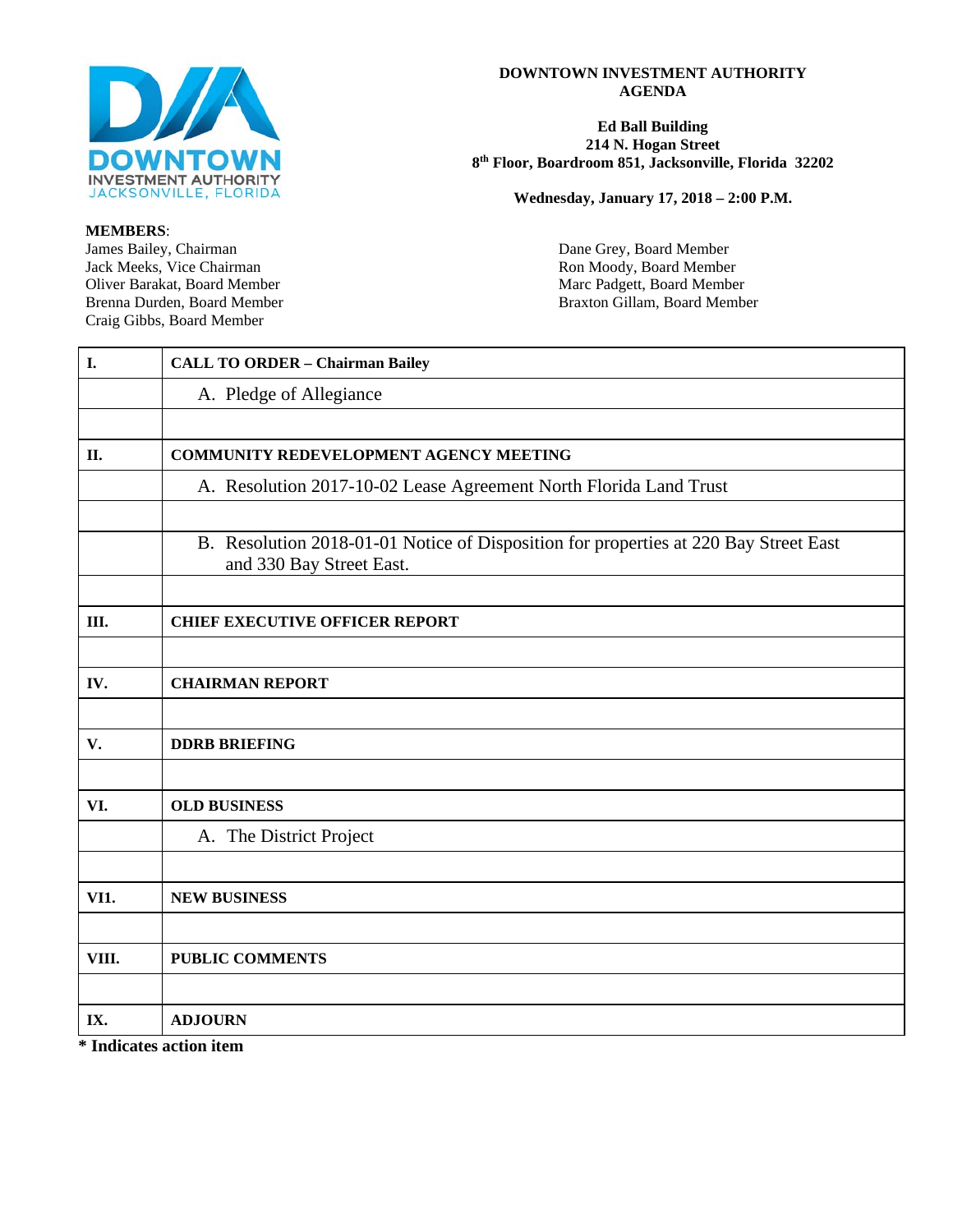

**Downtown Investment Authority Community Redevelopment Area Board Ed Ball Building, 214 North Hogan Street, 8th Floor, Conference Room Jacksonville, FL. 32202**

*Wednesday, January 17, 2018 – 2:00 p.m.* 

# *Community Redevelopment Agency MEETING MINUTES*

**Board Members Present:** Jim Bailey, Chairman; Jack Meeks, Vice Chairman; Oliver Barakat; Brenna Durden, Esq.; Craig Gibbs, Esq.; and Ron Moody;

**Board Members Absent:** Dane Grey Marc Padgett and Braxton Gillam, Esq.

**Council Members:** The Honorable Lori Boyer, Council District 5

**Mayor's Staff:** Dr. Johnny Gaffney

**DIA Staff:** Aundra Wallace, Chief Executive Officer; Tom Daly, Esq., Finance and Compliance Manager; Jim Klement, Development Coordinator; and Karen Underwood-Eiland.

**Office of General Counsel:** John Sawyer, Esq.

## **I. CALL TO ORDER**

Chairman Bailey convened the CRA meeting at 2:00 p.m.

## **II. ACTION ITEMS -COMMUNITY AGENCY REDEVELOPMENT MEETING**

### **A. RESOLUTION 2017-10-02: NORTH FLORIDA LAND TRUST LEASE**

**A RESOLUTION OF THE DOWNTOWN INVESTMENT AUTHORITY ("DIA") INSTRUCTING THE CHIEF EXECUTIVE OFFICER ("CEO") TO EFFECTUATE AN AGREEMENT WITH THE NORTH FLORIDA LAND TRUST FOR THE LEASE OF THAT CITY-OWNED PROPERTY COMMONLY REFERRED TO AS "BREWSTER HOSPITAL" PURSUANT TO NOTICE OF DISPOSITION ISP-0511-17; AMENDING THE GENERAL TERMS AND CONDITIONS ADOPTED AS PART OF RESOLUTION 2017- 05-01 AND RESOLUTION 2017-07-02; RECOMMENDING THAT THE CITY COUNCIL OF JACKSONVILLE ADOPT LEGISLATION EFFECTUATING THE PURPOSES OF THIS RESOLUTION; INSTRUCTING ITS CEO TO TAKE ALL NECESSARY ACTIONS TO EFFECTUATE THE PURPOSES OF THIS RESOLUTION, INCLUDING BUT NOT LIMITED TO, THE EXECUTION OF A LEASE AGREEMENT OR FUNCTIONAL EQUIVALENT; PROVIDING FOR AN EFFECTIVE DATE.**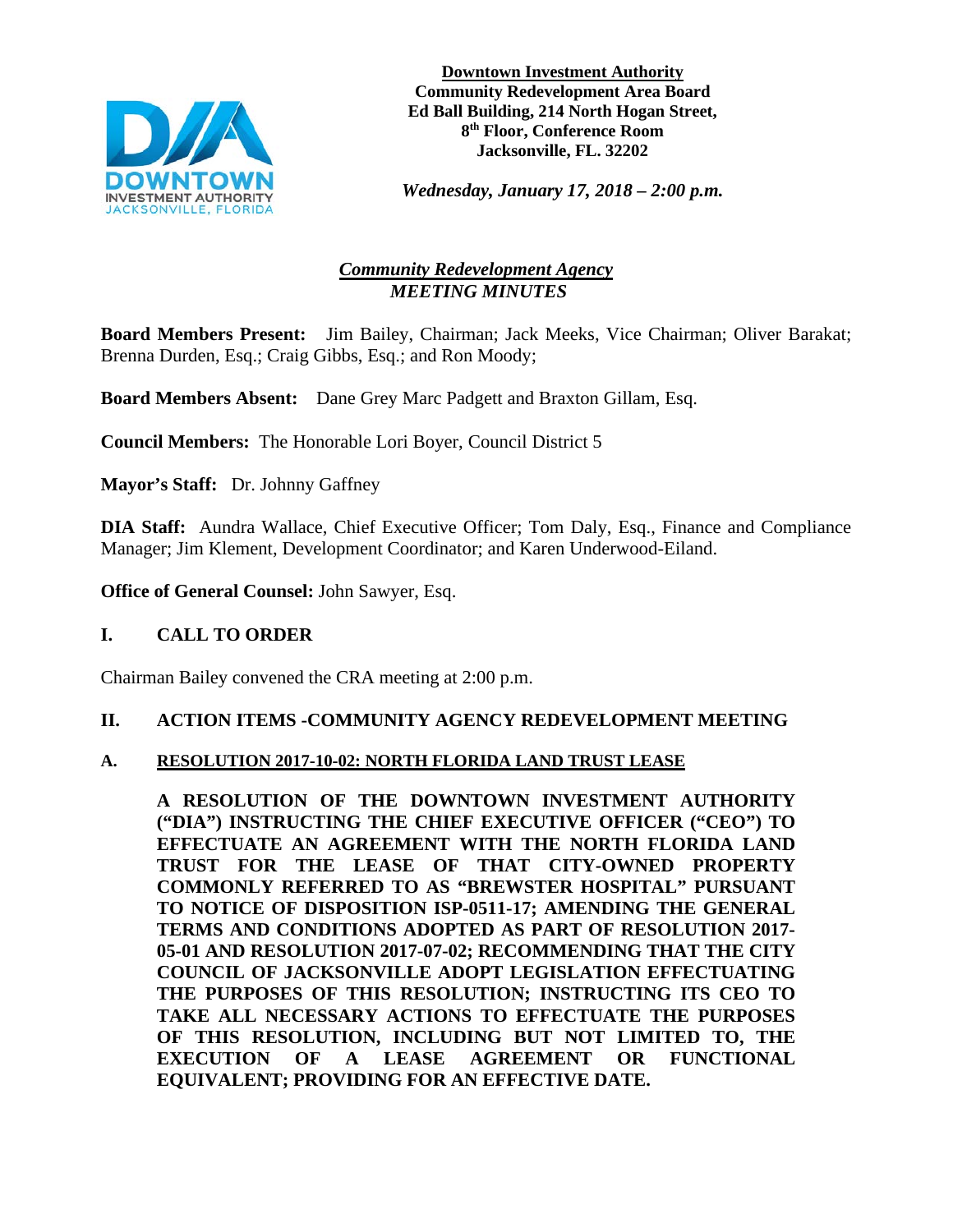Downtown Investment Authority Community Redevelopment Agency Meeting – Wednesday, January 17, 2018 Page 2 of 4

CEO Wallace brought forth Resolution 2017-10-02. Mr. Parola pointed out a few operative changes.

Jim McCarthy, North Florida Land Trust was present to answer any questions. He noted that their Board unanimously approved this agreement last night.

#### **A MOTION WAS MADE BY BOARD MEMBER GIBBS AND SECONDED BY BOARD MEMBER DURDEN APPROVING RESOLUTION 2017-10-02 LEASE AGREEMENT NORTH FLORIDA LAND TRUST.**

**THE MOTION PASSED UNANIMOUSLY 6-0-0.**

### **B. RESOLUTION 2018-01-01: NOTICE OF DISPOSITION FOR PROPERTIES LOCATED AT 220 BAY STREET EAST AND 330 BAY STREET EAST.**

**A RESOLUTION OF THE DOWNTOWN INVESTMENT AUTHORITY (THE "DIA") AUTHORIZING AND INSTRUCTING THE CHIEF EXECUTIVE OFFICER ("CEO") TO ISSUE A NOTICE OF DISPOSITION FOR THAT, OR PORTIONS OF, CERTAIN CITY-OWNED PROPERTY AS SHOWN ON EXHIBIT "A" LOCATED AT 220 BAY STREET E AND 330 BAY STREET E; INSTRUCTING THE CHIEF EXECUTIVE OFFICER TO TAKE ALL NECESSARY ACTION IN CONNECTION THEREWITH TO EFFECTUATE THE PURPOSES OF THIS RESOLUTION; PROVIDING FOR AN EFFECTIVE DATE.**

The Board Members made comments.

### **A MOTION WAS MADE BY VICE CHAIRMAN MEEKS AND SECONDED BY BOARD MEMBER GIBBS FOR DISCUSSION**

Chairman Bailey appointed Board Member Barakat to serve on the Evaluation committee with Mr. Wallace and whomever the Administration appoints.

Public Comments

Stanley Bishop commented that he wanted to comment about another project.

Dimitri Demopoulos provided feedback from the residents.

Chairman Bailey recommended an amendment to the motion, so there was no ambiguity of not following the direction of the Board.

John Sawyer pointed out that a motion to amend the resolution was needed to incorporate everyting discussed.

#### **A MOTION TO AMEND RESOLUTION 2018-01-01 WAS MADE BY BOARD MEMBER BARAKAT AND AND SECONDED BY BOARD MEMBER DURDEN TO INCLUDE THE FOLLOWING CHANGES:**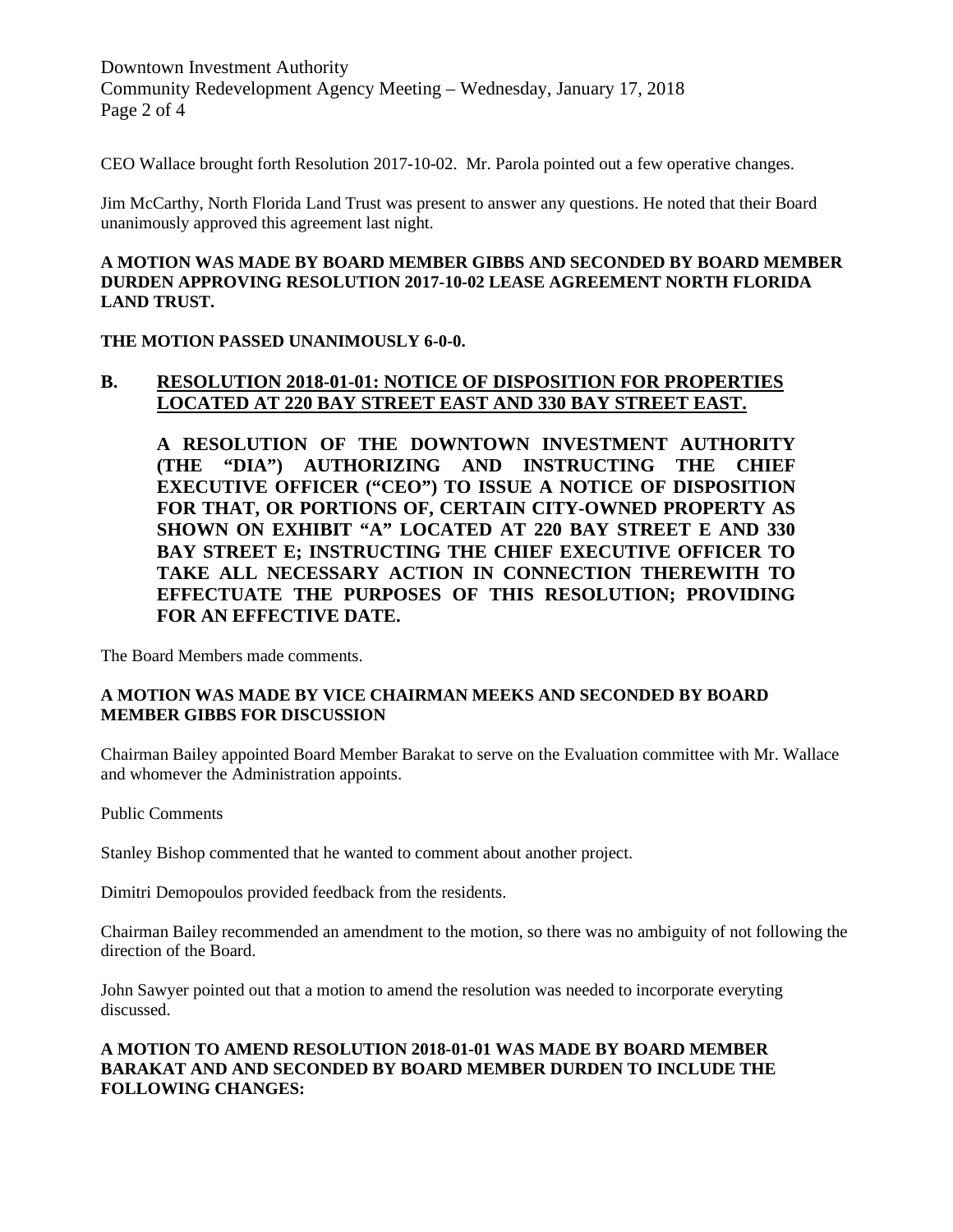Downtown Investment Authority Community Redevelopment Agency Meeting – Wednesday, January 17, 2018 Page 3 of 4

- **THAT THE BOARD REQUEST CEO WALLACE TO HIRE AN ADVISORY FIRM FOR TO ADVISE ON THE SOLITICATION PROCESS**
- **THAT THE BOARD CHANGE THE POINT DISTRIBUTION TO AS FOLLOWS:**
- **EXECUTIVE VISION AND STRATEGY, 10 POINTS;**
- **DETAIL TEAM ORGANIZATION, 15 POINTS;**
- **PROGRAM MANAGEMENT PLAN, 20 POINTS;**
- **FINANCIAL ANALYSIS AND FINANCIAL PLAN, 30 POINTS;**
- **SITE ACTIVATION AND DESIGN, 25 POINTS; AND**
- **THE BOARD ADDS THE LANGUAGE TO PAGE 8, E. SITE ACTIVATION AND DESIGN**
- **Site Activation and Design**
- **1. The Proposers shall include conceptual depictions using color sketches or other graphic tools deemed necessary by the proposing firm to appropriately support the proposed vision for the Project and strategies for site use/coordination. An accompanying narrative shall be included to describe the concept, identify its uniquely iconic attributes, themes, design intent, aesthetic appeal and aesthetic harmony with surrounding area, and overall functionality of the concept to achieve stated project goals. Addressing the Waterfront connectivity and activation, the public realm and coordination with Riverfront Design Guide to the redevelopment is important as well as development of complementary retail uses/space along Bay Street.**

## **THE MOTION UNANIMOUSLY 6-0-0.**

### **III. CHAIRMAN REPORT NONE**

## **IV. DDRB BRIEFING**

Jim Klement provided a brief summary of the December 12, 2017 DDRB Meeting

# **V. OLD BUSINESS – THE DISTRICT PROJECT**

Michael Munz provided a brief update to the Board regarding the District Project.

## **VI. NEW BUSINESS**

Vice Chairman Meeks briefly discussed homeless issues and behavioral issues downtown. He is willing to undertake that process to the Strategic Implementation Committee. Dr. Gaffney stated that he will discuss it with the Mayor to get back up to speed about the issue.

## **VII. PUBLIC COMMENT**

Stanley Bishop discussed the city-owned property located at 324 Broad Street CEO Wallace responded that the DIA will schedule a meeting with him.